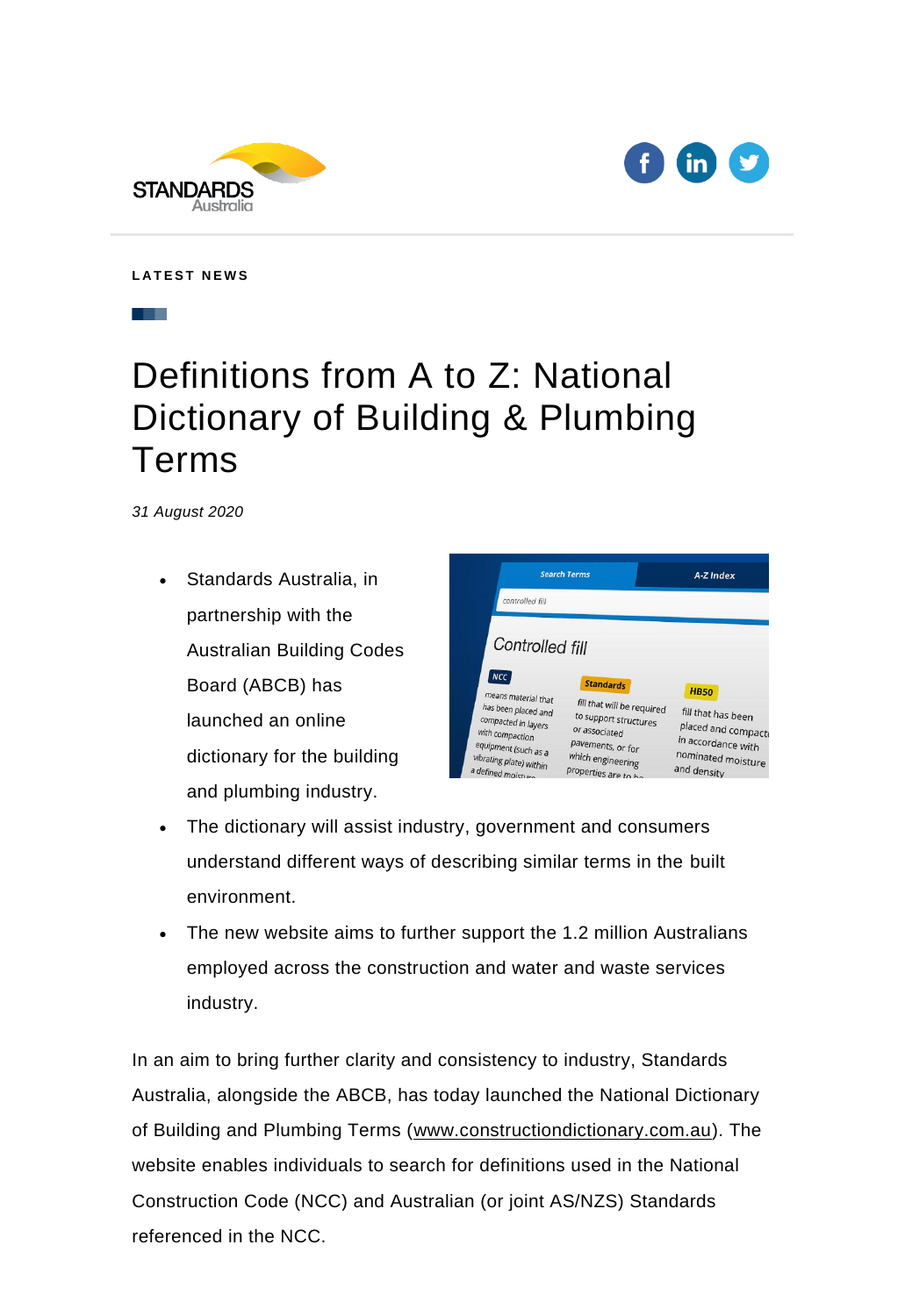"The dictionary combines terms and definitions from the NCC, Australian (and joint AS/NZS) Standards, and Handbook 50:2004 Glossary of Building Terms. It aims to assist industry, government and consumers to understand the range of terminology used to describe the same or similar terms and processes across Australia. It also provides a general hierarchy of results to assist interpretation. This website is an informative tool for government, industry and consumers to find exact definitions and their source," said General Manager Strategy and Engagement, Adam Stingemore.

Future enhancements to the dictionary will seek to expand the sources included in the online dictionary content, such as relevant terminology used in state and territory building legislation. This next stage emanates directly from the 2018 Building Confidence Report and forms part of the National Implementation Framework agreed to by the Building Ministers' Forum.

The Building Confidence Report identified that the Australian construction sector uses different ways of describing the same or similar terms or processes. Different terminology makes it confusing for industry and consumers to understand exactly what is needed.

"Consistency in the use of language can help promote a national approach to the application of building codes, standards and regulations. It enhances comparative reporting, facilitates the sharing of good practice and assists those in the building and construction industry," said Mr. Stingemore.

"Standards Australia and the ABCB are pleased to be able to offer this website as a first step towards achieving this goal. We look forward to continued collaboration with state and territory regulators and the building and plumbing sector, as we develop enhancements in the future to update and refine the website,' concluded Mr. Stingemore.